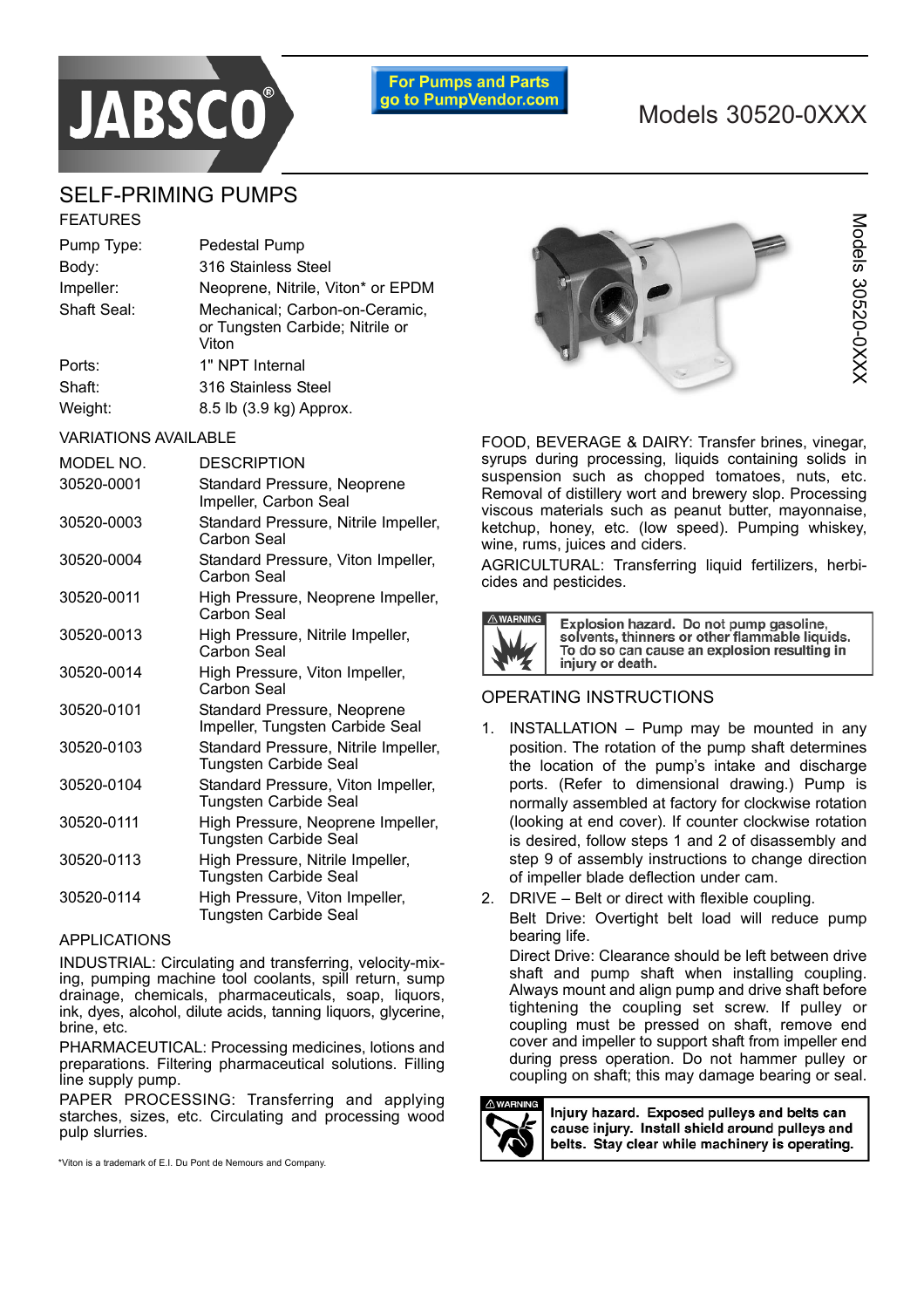# OPERATING INSTRUCTIONS (Cont.)

Capacitor start motor is required to overcome starting torque of impeller.

- 3. SPEEDS  $-$  100 RPM to the maximum shown in the performance curves. For longer pump life, operate at lowest possible speeds. Lower speeds are required for viscous liquids. Consult the factory for proper speeds and horsepower requirements.
- 4. SELF-PRIMING Primes at low or high speeds. For vertical dry suction lift of 10 feet (neoprene/nitrile)  $-$ 7 feet (viton/EPDM), a minimum of 860 RPM is required. Pump will produce suction lift up to 22 feet when wet. BE SURE SUCTION LINES ARE AIR-TIGHT OR PUMP WILL NOT SELF-PRIME.
- 5. DISCHARGE  $-$  When transferring liquids further than 25 feet, use one size larger discharge line than discharge port size.
- 6. RUNNING DRY Unit depends on liquid pumped for lubrication. DO NOT RUN DRY for more than 30 seconds. Lack of liquid will damage the impeller.
- 7. CHEMICAL COMPATIBILITY  $-$  Consult the Chemical Resistance Guide in the JABSCO Industrial Pump Catalog (available upon request from ITT Jabsco) or factory for proper body materials and impeller compounds. If corrosive fluids are handled, pump life will be prolonged if pump is flushed with a neutralizing solution after each use or after each work day. A Tungsten Carbide Seal variation is available for pumping liquids that contain abrasives or are highly corrosive.
- 8. PRESSURES Consult Performance Curves for maximum recommended pressures for pumps in continuous operation. If pressures exceed those shown, consult the factory.
- 9. TEMPERATURES The operating temperature limits of the pump depend on the impeller compound. The following ranges apply: Neoprene - 45° to 180° F (7° to 82° C), Nitrile - 50° to 180° F (10° to 82° C), Viton - 60° to 180°F (15° to 82°C), EPDM  $-45^{\circ}$  to 185 $^{\circ}$ F (7 $^{\circ}$  to 85 $^{\circ}$ C).
- 10. IMPELLER TORQUE The torque required to initiate rotation of a new impeller in a dry pump body is:

Standard Pressure Impeller (14282-Series):

Forward = 4.8 pounds force - feet

Reverse = 11.2 pounds force - feet

High Pressure Impeller (8840-Series):

Forward = 7.9 pounds force - feet

Reverse = 16.3 pounds force - feet

These values may vary slightly due to impeller compounding, blade set, and body material of construction. Consult factory for more information.

11. SPARE PARTS  $-$  To avoid costly shutdowns, keep a spare JABSCO impeller, seal and O-ring set on hand.

# SERVICE INSTRUCTIONS

### **DISASSEMBLY**

- 1. Remove the four end cover screws. Remove end cover and O-ring.
- 2. Remove the four screws holding the body to the bearing housing flange. Slide body, complete with impeller and wearplate, from pedestal and shaft assembly.
- 3. Remove mechanical seal by inserting two screwdrivers behind seal collar, and gently lever collar and seal assembly forward on shaft. Use extreme care not to mar shaft surface. Remove seal seat and rubber cup from recess in wearplate.
- 4. From the drive end of the bearing housing, pry out bearing seal by inserting a screwdriver blade between OD of the seal and housing. Remove retaining ring. Very carefully withdraw shaft and bearing assembly.
- 5. Remove inner bearing seal and retaining ring.
- 6. To remove bearings from shaft an arbor press is required. If an arbor press is not available then a bearing extractor may be used. Supporting inner race of bearing, apply a steady pressure on shaft until bearing slides free. Repeat this procedure to remove second bearing.

## **ASSEMBLY**

- 1. To replace bearing on shaft. Support ball bearing on its inner race and locate shaft onto bearing. Apply a steady pressure to the shaft until bearing locates against shoulder on shaft. Repeat for second bearing.
- 2. Fit retaining ring and bearing seal into impeller end of bearing housing. Spring on bearing seal to face outwards.
- 3. Apply bearing grease around and between bearings, filling cavity between bearings two thirds full. Smear grease on shaft where bearing seal locates. Push shaft and bearing assembly into bearing housing.
- 4. Replace retaining ring and outer bearing seal with spring facing outwards.
- 5. Replace mechanical seal by sliding spacer onto shaft up to locating shoulder, then smear shaft with light lubricating oil. Push on seal gently until it engages with spacer. Fit rubber cup and seal seat into wearplate.
- 6. Insert impeller in pump body, fit O-ring in each end of the pump body. Fit wearplate to body.
- NOTE: A gap should be maintained between bearing housing and body. DO NOT overtighten screws.
- 7. Slide wearplate and body assembly over shaft, position wearplate in housing. Fit body to pedestal with screws. Torque screws to 60 in. lbs.
- 8. Fit end cover and end cover screws. Torque screws to 60 in. lbs.
- 9. Changing Pump Rotation (looking at end cover): Clockwise Rotation: Insert impeller into pump body with blades bending counterclockwise. Counterclockwise Rotation: Insert impeller into pump body with blades bending clockwise.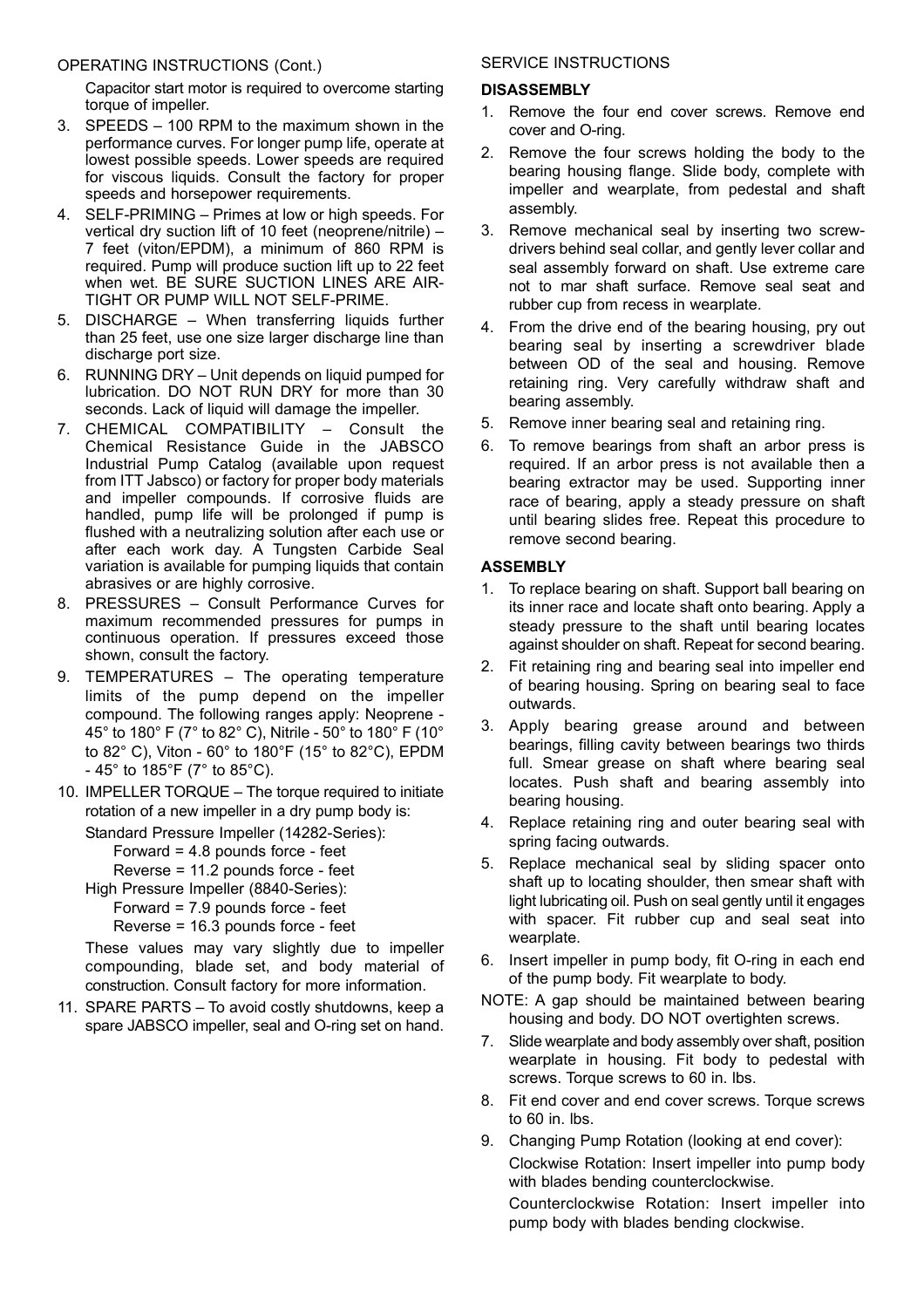

# PARTS LIST

| <b>Key</b> | <b>Description</b>     |                                                       | Qty. Req.               | <b>Part Number</b> |  |  |
|------------|------------------------|-------------------------------------------------------|-------------------------|--------------------|--|--|
| 1          | <b>Bearing Housing</b> |                                                       | 1                       | 18753-0184         |  |  |
| 2          | Body                   |                                                       | 1                       | 18753-0189         |  |  |
| 3          | <b>End Cover</b>       |                                                       | 1                       | 18753-0195         |  |  |
| 4          | Wearplate              |                                                       | 1                       | 18753-0200         |  |  |
| 5          | Shaft                  |                                                       | 1                       | 18753-0205         |  |  |
| 6          | Impeller:              |                                                       | 1                       |                    |  |  |
|            |                        | Standard Pressure - Neoprene                          |                         | 14282-0001         |  |  |
|            |                        | Standard Pressure - Nitrile                           |                         | 14282-0003         |  |  |
|            |                        | Standard Pressure - Viton                             |                         | 14282-0004         |  |  |
|            |                        | Standard Pressure - EPDM                              |                         | 8981-0002          |  |  |
|            |                        | High Pressure - Neoprene                              |                         | 8840-0005          |  |  |
|            |                        | High Pressure - Nitrile                               |                         | 8840-0006          |  |  |
|            |                        | High Pressure - Viton                                 |                         | 8840-0004          |  |  |
|            |                        | High Pressure - EPDM                                  |                         | 8840-0002          |  |  |
| 7          | Spacer:                |                                                       | 1                       | 18753-0225         |  |  |
| 8          | Seal Seat:             | <b>Nitrile</b>                                        | 1                       | 18753-0235         |  |  |
|            |                        | Ceramic Viton                                         |                         | 18753-0236         |  |  |
| 9          | Seal Mech.:            | Carbon - Nitrile                                      | 1                       | 18753-0245         |  |  |
|            |                        | Carbon - Viton                                        |                         | 18753-0246         |  |  |
|            |                        | Tungsten Carbide - Nitrile                            |                         | 18753-0247         |  |  |
|            |                        | Tungsten Carbide - Viton                              |                         | 18753-0248         |  |  |
| 10         | <b>Bearing Seal</b>    |                                                       | $\boldsymbol{2}$        | 18753-0258         |  |  |
| 11         | O-Ring:                | <b>Nitrile</b>                                        | $\overline{2}$          | 18753-0263         |  |  |
|            |                        | Viton                                                 |                         | 18753-0264         |  |  |
| 12         | <b>Retaining Ring</b>  |                                                       | $\overline{\mathbf{c}}$ | 18753-0270         |  |  |
| 13         | Bearing                |                                                       | $\overline{2}$          | 18753-0274         |  |  |
| 14         | Screw Kit:             |                                                       | 1                       | 18753-0281         |  |  |
|            |                        | consists of                                           |                         |                    |  |  |
|            |                        | Screws, Hex Hd. M6 x 20mm (4)                         |                         |                    |  |  |
|            |                        | Screws, Pan Hd. M6 x 20mm (4)<br>Washers, Flat M6 (4) |                         |                    |  |  |
|            |                        |                                                       |                         |                    |  |  |
|            |                        |                                                       |                         |                    |  |  |